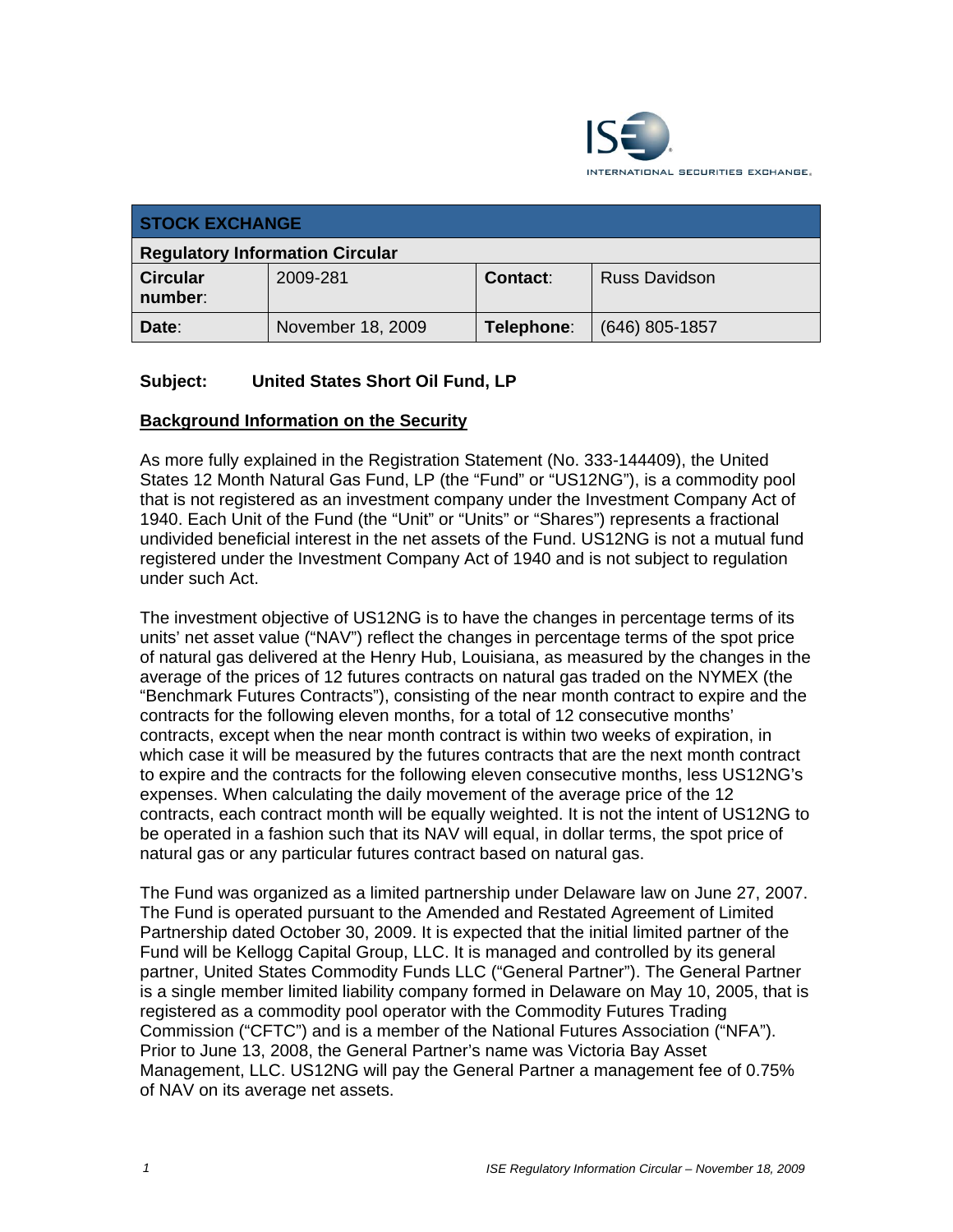The net assets of US12NG will consist primarily of investments in futures contracts for natural gas, crude oil, heating oil, gasoline and other petroleum-based fuels that are traded on the New York Mercantile Exchange (the "NYMEX"), ICE Futures (formerly, the International Petroleum Exchange) or other U.S. and foreign exchanges (collectively, "Futures Contracts") and other natural gas-related investments such as cash-settled options on Futures Contracts, forward contracts for natural gas, cleared swap contracts, and over-the-counter transactions that are based on the price of natural gas, crude oil and other petroleum-based fuels, Futures Contracts and indices based on the foregoing (collectively, "Other Natural Gas-Related Investments"). For convenience and unless otherwise specified, Futures Contracts and Other Natural Gas-Related Investments collectively are referred to as "Natural Gas Interests" in this prospectus. The General Partner is authorized by US12NG in its sole judgment to employ, establish the terms of employment for, and terminate commodity trading advisors or other futures commission merchants.

The Fund will invest in Natural Gas Interests to the fullest extent possible without being leveraged or unable to satisfy its current or potential margin or collateral obligations with respect to its investments in Futures Contracts and Other Natural Gas-Related Investments. The primary focus of the General Partner will be the investment in Futures Contracts and the management of investments in short-term obligations of the United States of two years or less ("Treasuries"), cash and/or cash equivalents for margining purposes and as collateral.

The General Partner believes that holding futures contracts whose expiration dates are spread out over a 12 month period of time will cause the total return of such a portfolio to vary compared to a portfolio that holds only a single month's contract (such as the near month contract). In particular, the General Partner believes that the total return of a portfolio holding contracts with a range of expiration months will be impacted differently by the price relationship between different contract months of the same commodity future compared to the total return of a portfolio consisting of the near month contract. For example, in cases in which the near month contract's price is higher than the price of contracts that expire later in time (a situation known as "backwardation" in the futures markets), then absent the impact of the overall movement in natural gas prices the value of the near month contract would tend to rise as it approaches expiration. Conversely, in cases in which the near month contract's price is lower than the price of contracts that expire later in time (a situation known as "contango" in the futures markets), then absent the impact of the overall movement in natural gas prices the value of the near month contract would tend to decline as it approaches expiration.

The total return of a portfolio that owned the near month contract and "rolled" forward each month by selling the near month contract as it approached expiration and purchasing the next month to expire would be positively impacted by a backwardation market, and negatively impacted by a contango market. Depending on the exact price relationship of the different month's prices, portfolio expenses, and the overall movement of natural gas prices, the impact of backwardation and contango could have a major impact on the total return of such a portfolio over time. The General Partner believes that based on historical evidence a portfolio that held futures contracts with a range of expiration dates spread out over a 12 month period of time would typically be impacted less by the positive effect of backwardation and the negative effect of contango compared to a portfolio that held contracts of a single near month. As a result, absent the impact of any other factors, a portfolio of 12 different monthly contracts would tend to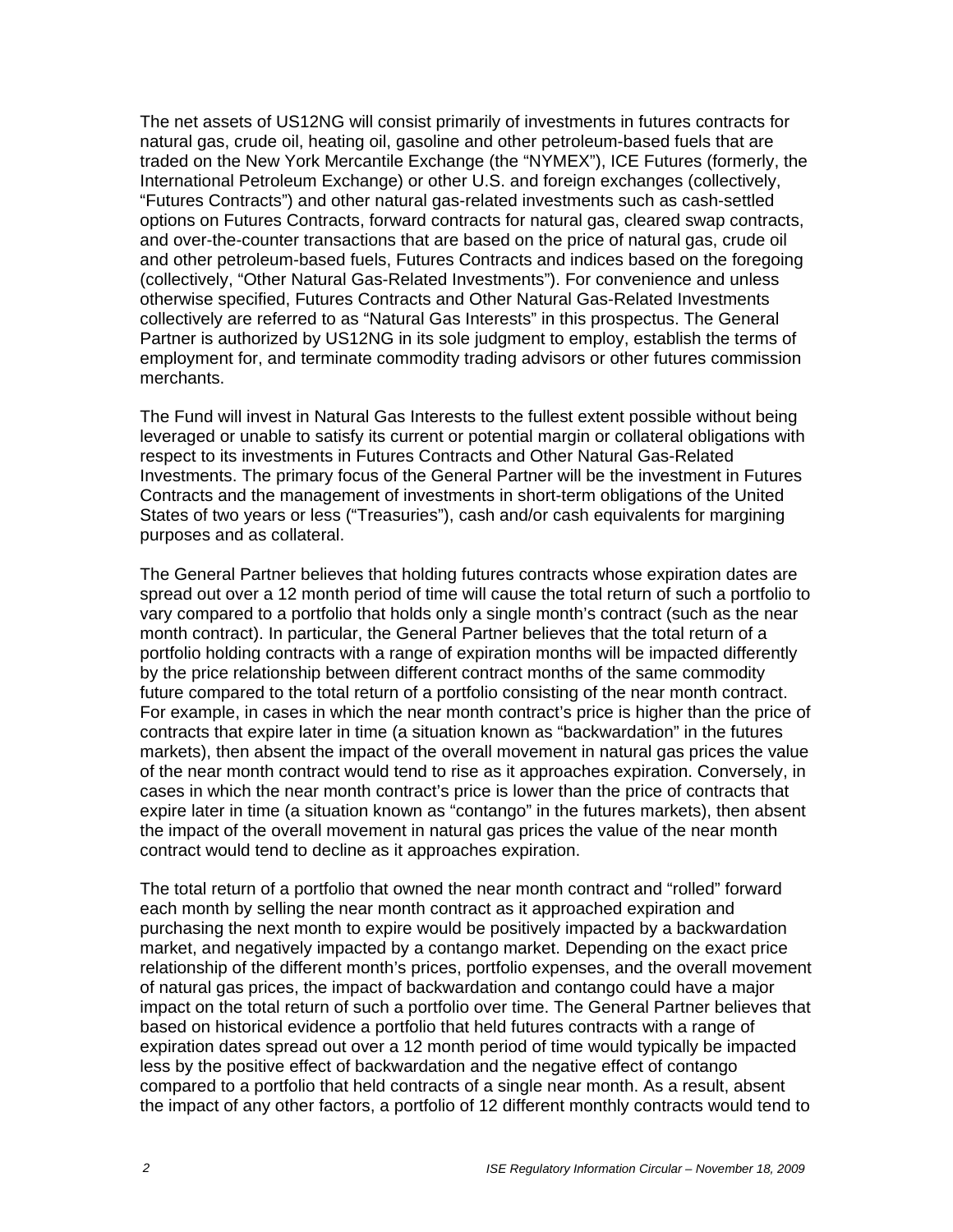have a lower total return than a near month only portfolio in a backwardation market and a higher total return in a contango market. However there can be no assurance that such historical relationships would provide the same or similar results in the future.

It is not the intent of US12NG to be operated in a fashion such that its NAV will equal, in dollar terms, the spot price of natural gas or any particular futures contract or contracts based on natural gas. US12NG will invest in interests other than the Benchmark Futures Contract to comply with accountability levels and position limits.

As a specific benchmark, the General Partner will endeavor to place US12NG's trades in Futures Contracts and Other Natural Gas-Related Investments and otherwise manage US12NG's investments so that "A" will be within plus/minus 10 percent of "B", where:

- A is the average daily change in US12NG's NAV for any period of 30 successive valuation days, i.e., any NYSE Arca trading day as of which US12NG calculates its NAV, and
- B is the average daily change in the average of the prices of the Benchmark Futures Contracts over the same period.

An investment in the units is intended to allow both retail and institutional investors to easily gain exposure to the natural gas market in a cost-effective manner. The units are also expected to provide additional means for diversifying an investor's investments or hedging exposure to changes in natural gas prices.

The composition of the Benchmark Futures Contracts will be changed or "rolled" by selling the near month contract during one day and buying the contract which at that time is the thirteenth month contract. For example, the Benchmark Futures Contracts on June 1 of any given year would include the near month contract that would expire in July, and the next eleven contract months, which would be August of the current year through June of the following year, for a total of 12 months. When the July contract is within two weeks of expiration, the Benchmark would no longer make use of the July contract of the current year and would instead add the July contract of the next year. The Benchmark Futures Contracts would remain 12 consecutive contract months but they would now consist of the August contract of the current year through the July contract of the next year.

The General Partner will employ a "neutral" investment strategy intended to track the changes in the price of the Benchmark Futures Contracts regardless of whether these prices go up or go down. US12NG's "neutral" investment strategy is designed to permit investors generally to purchase and sell US12NG's units for the purpose of investing indirectly in natural gas in a cost-effective manner, and/or to permit participants in the natural gas markets or other industries to hedge the risk of losses in their natural gas related transactions. Accordingly, depending on the investment objective of an individual investor, the risks generally associated with investing in natural gas and/or the risks involved in hedging may exist. In addition, an investment in US12NG involves the risk that the changes in the price of US12NG's units will not accurately track the changes in the average of the prices of the Benchmark Futures Contracts. For example, US12NG will also invest in Treasuries, cash and/or cash equivalents to be used to meet its current or potential margin or collateral requirements with respect to its investments in Futures Contracts and Other Natural Gas-Related Investments. US12NG does not expect there to be any meaningful correlation between the performance of its investments in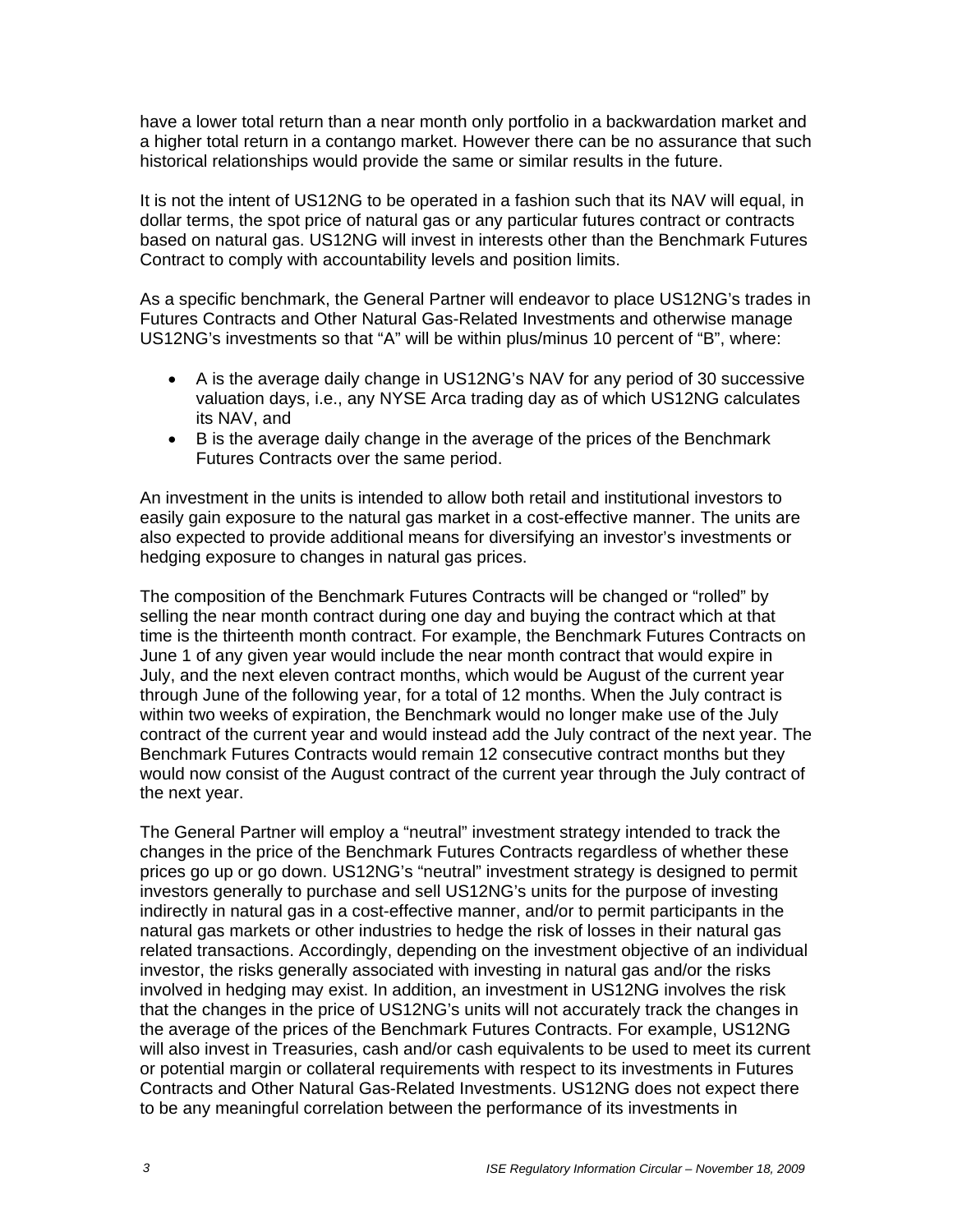Treasuries/cash/cash equivalents and the changes in the price of natural gas. While the level of interest earned on or the market price of these investments may in some respect correlate to changes in the price of natural gas, this correlation is not anticipated as part of US12NG's efforts to meet its objectives. This and certain risk factors discussed in this prospectus may cause a lack of correlation between the changes in the Fund's NAV and the changes in the price of natural gas.

The Fund will create and redeem units only in blocks of 100,000 units called Creation Baskets and Redemption Baskets, respectively. Only Authorized Purchasers may purchase or redeem Creation Baskets or Redemption Baskets. An Authorized Purchaser is under no obligation to create or redeem baskets, and an Authorized Purchaser is under no obligation to offer to the public units of any baskets it does create. It is expected that baskets will be created when there is sufficient demand for units that the market price per unit is at a premium to the NAV per unit. Authorized Purchasers will then sell such units, which will be listed on the Exchange, to the public at per unit offering prices that are expected to reflect, among other factors, the trading price of the units on the Exchange, the NAV of the Fund at the time the Authorized Purchaser purchased the Creation Baskets and the NAV at the time of the offer of the units to the public, the supply of and demand for units at the time of sale, and the liquidity of the Futures Contracts market and the market for Other Crude Oil-Related Investments. The prices of units offered by Authorized Purchasers are expected to fall between the Fund's NAV and the trading price of the units on the Exchange at the time of sale. Similarly, it is expected that baskets will be redeemed when the market price per unit is at a discount to the NAV per unit. Retail investors seeking to purchase or sell units on any day are expected to affect such transactions in the secondary market, on the Exchange, at the market price per unit, rather than in connection with the creation or redemption of baskets.

The NAV is calculated by taking the current market value of US12NG's total assets and subtracting any liabilities. Under US12NG's current operational procedures, the Administrator calculates the NAV of US12NG once each trading day. The NAV for a particular trading day is released after 4:00 p.m. EST. The core trading session of the Exchange typically closes at 4:00 p.m. EST. The Administrator uses the NYMEX closing price (determined at the close of the NYMEX or 2:30 p.m. EST) for the contracts held on the NYMEX, but calculates or determines the value of all other US12NG investments as of the earlier of the close of the Exchange or 4:00 p.m. EST. The NYSE Arca currently calculates an approximate net asset value every 15 seconds throughout each day US12NG's units are traded on the NYSE Arca for as long as the NYMEX's main pricing mechanism is open.

The Fund will pay the General Partner a management fee of 0.75% of NAV on its average net assets. Brokerage fees for Treasuries, Futures Contracts, and Other Natural Gas- Related Investments are estimated to be 0.022% and will be paid to unaffiliated brokers.

Individual certificates will not be issued for the Units. Instead, Units will be represented by one or more global certificates, which will be deposited by the Administrator with the Depository Trust Company ("DTC") and registered in the name of Cede & Co., as nominee for DTC. Investors should note that there is no regulated source of last-sale information regarding physical commodities, such as natural gas. Also, the Securities &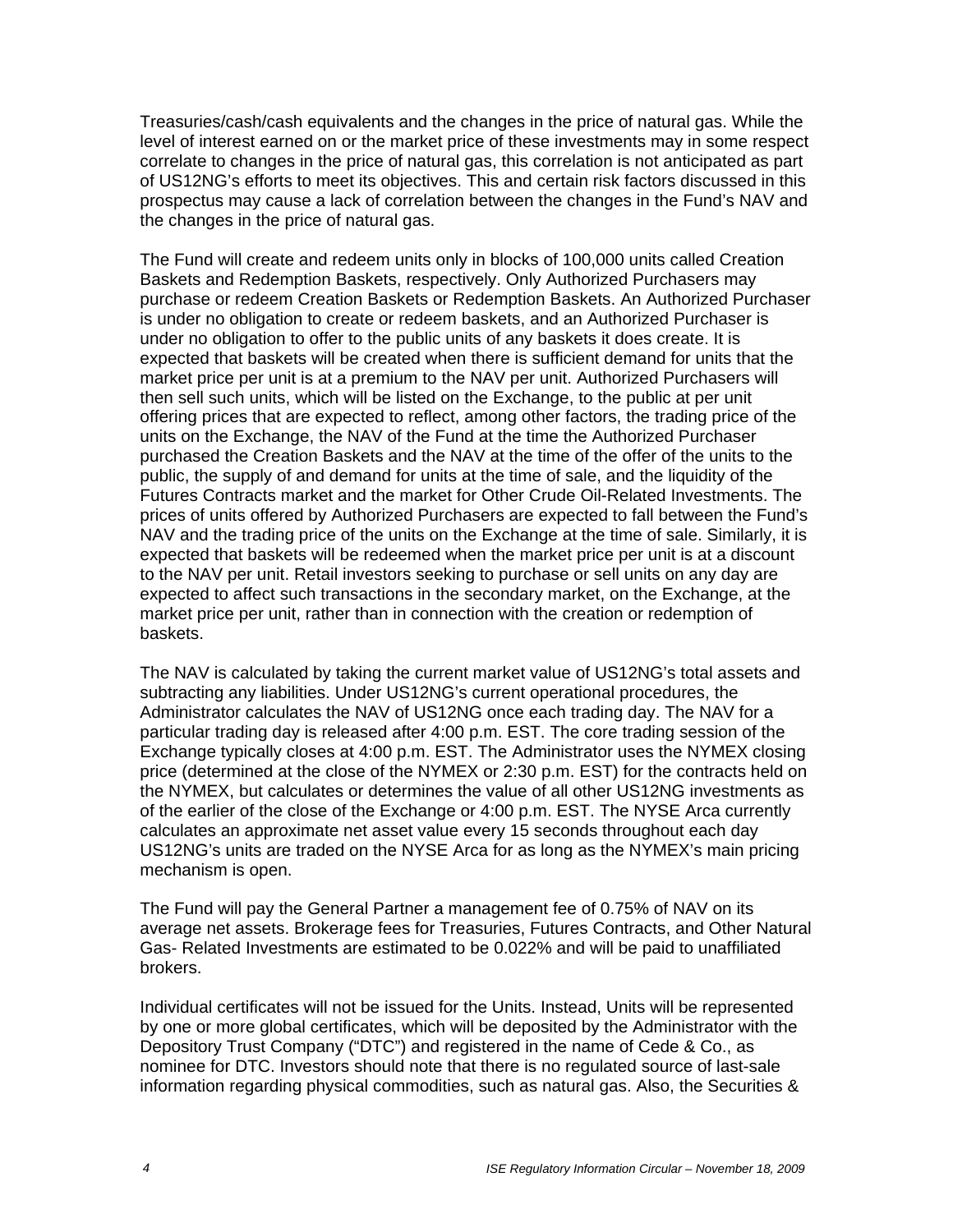Exchange Commission (the "SEC") has no regulatory jurisdiction over the trading of natural gas. Instead, that responsibility lies with the CFTC. For more information regarding the Fund's investment strategy, please read the prospectus for the Fund.

The registration statement describes the various fees and expenses for the Fund and its Units. For a more complete description of the Fund, visit the Fund's website at www.unitedstates12monthnaturalgasfund.com.

#### **Indicative Fund Value**

In order to provide updated information relating to the Fund for use by investors and market professionals, the NYSE Arca will calculate and disseminate throughout the core trading session on each trading day an updated indicative fund value. The indicative fund value will be calculated by using the prior day's closing NAV per unit of the Fund as a base and updating that value throughout the trading day to reflect changes in the most recently reported trade price for the active natural gas Futures Contracts on the NYMEX. The prices reported for these Futures Contract months will be adjusted based on the prior day's spread differential between settlement values for the relevant contract and the spot month contract. In the event that the spot month contract is also the Benchmark Futures Contract, the last sale price for that contract will not be adjusted. The indicative fund value unit basis disseminated during NYSE Arca core trading session hours should not be viewed as an actual real time update of the NAV, because NAV is calculated only once at the end of each trading day based upon the relevant end of day values of the Fund's investments.

The indicative fund value will be disseminated on a per unit basis every 15 seconds during regular NYSE Arca core trading session hours of 9:30 a.m. EST to 4:00 p.m. EST. The normal trading hours of the NYMEX are 10:00 a.m. EST to 2:30 p.m. EST. This means that there will be a gap in time at the beginning and the end of each day during which the Fund's units will be traded on the NYSE Arca, but real-time NYMEX trading prices for futures contracts traded on the NYMEX will not be available. As a result, during those gaps there will be no update to the indicative fund value.

The NYSE Arca will disseminate the indicative fund value through the facilities of CTA/CQ High Speed Lines. In addition, the indicative fund value will be published on the NYSE Arca's website and will be available through on-line information services such as Bloomberg and Reuters.

Dissemination of the indicative fund value provides additional information that is not otherwise available to the public and is useful to investors and market professionals in connection with the trading of the Fund's units on the Exchange. Investors and market professionals will be able throughout the trading day to compare the market price of the Fund and the indicative fund value. If the market price of the Fund's units diverges significantly from the indicative fund value, market professionals will have an incentive to execute arbitrage trades. For example, if the Fund appears to be trading at a discount compared to the indicative fund value, a market professional could buy the Fund's units on the Exchange and sell short futures contracts. Such arbitrage trades can tighten the tracking between the market price of the Fund and the indicative fund value and thus can be beneficial to all market participants.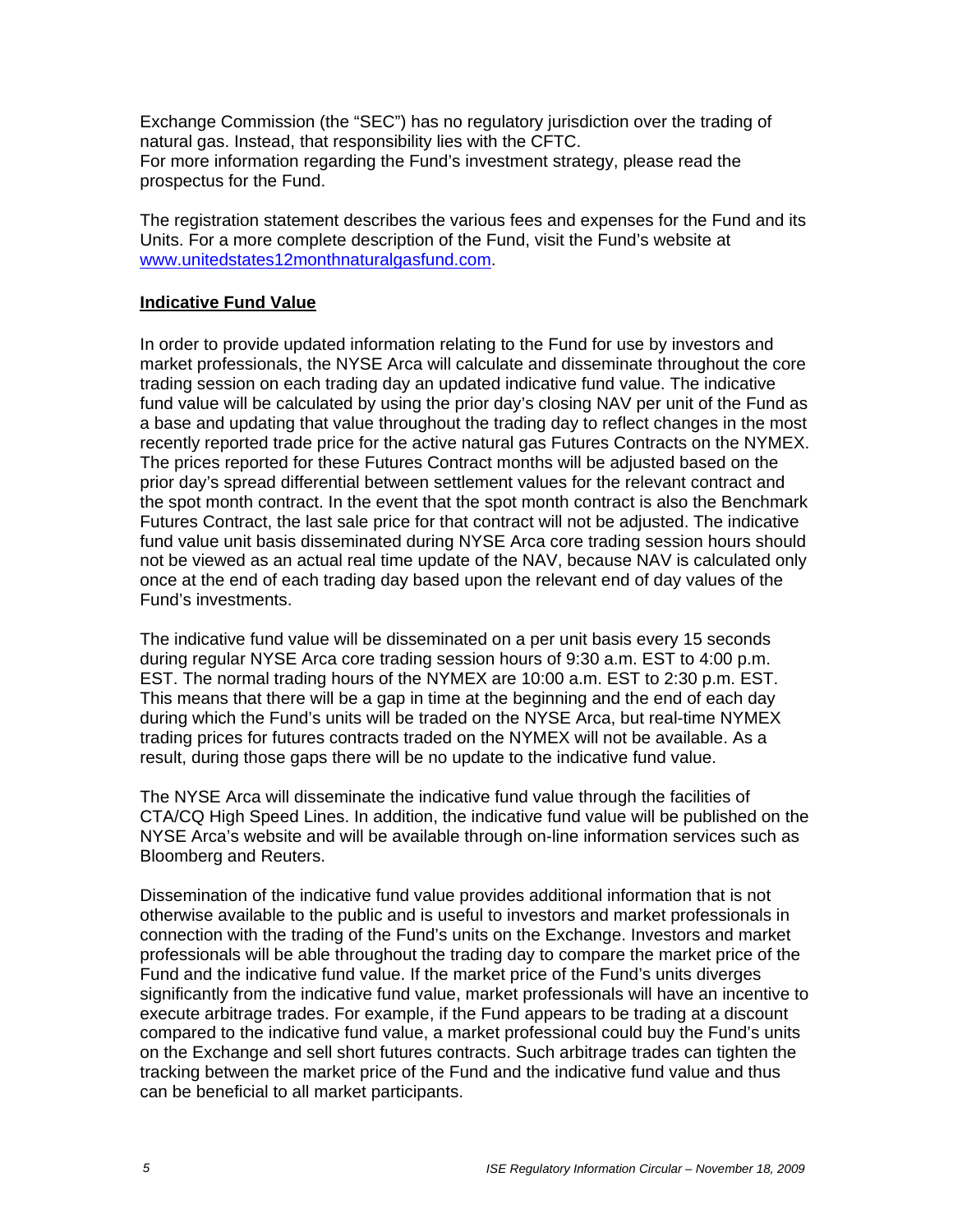## **Purchases and Redemptions in Creation Unit Size**

Exchange members and member organizations are hereby informed that procedures for purchases and redemptions of Shares in Creation Unit Size are described in the Funds' prospectus and Statement of Additional Information, and that Shares are not individually redeemable but are redeemable only in Creation Unit Size aggregations or multiples thereof.

# **Principal Risks**

Interested persons are referred to the discussion in the prospectus for the Trust of the principal risks of an investment in the Shares. These include tracking error risk (factors causing the Trust's performance to not match the performance of its underlying security), market trading risk (for example, trading halts, trading above or below net asset value), investment style risk, sector risk, investment approach risk, non-diversification risk, commodity risk, management risk and liquidity risk.

#### **Exchange Rules Applicable to Trading in the Shares**

The Shares are considered equity securities, thus rendering trading in the Shares subject to the Exchange's existing rules governing the trading of equity securities.

# **Trading Hours**

Trading in the shares on ISE is on a UTP basis and is subject to ISE equity trading rules. The shares will trade from 8:00 a.m. until 8:00 p.m. Eastern Time. Equity Electronic Assess Members ("Equity EAMs") trading the shares during the Extended Market Sessions are exposed to the risk of the lack of the calculation or dissemination of underlying index value or intraday indicative value ("IIV"). For certain derivative securities products, an updated underlying index value or IIV may not be calculated or publicly disseminated in the Extended Market hours. Since the underlying index value and IIV are not calculated or widely disseminated during Extended Market hours, an investor who is unable to calculate implied values for certain derivative securities products during Extended Market hours may be at a disadvantage to market professionals.

#### **Trading Halts**

ISE will halt trading in the Shares of a Trust in accordance with ISE Rule 2101(a)(2)(iii). The grounds for a halt under this Rule include a halt by the primary market because it stops trading the Shares and/or a halt because dissemination of the IIV or applicable currency spot price has ceased, or a halt for other regulatory reasons. In addition, ISE will stop trading the Shares of a Trust if the primary market de-lists the Shares.

#### **Suitability**

Trading in the Shares on ISE will be subject to the provisions of ISE Rule 2123(l). Members recommending transactions in the Shares to customers should make a determination that the recommendation is suitable for the customer. In addition,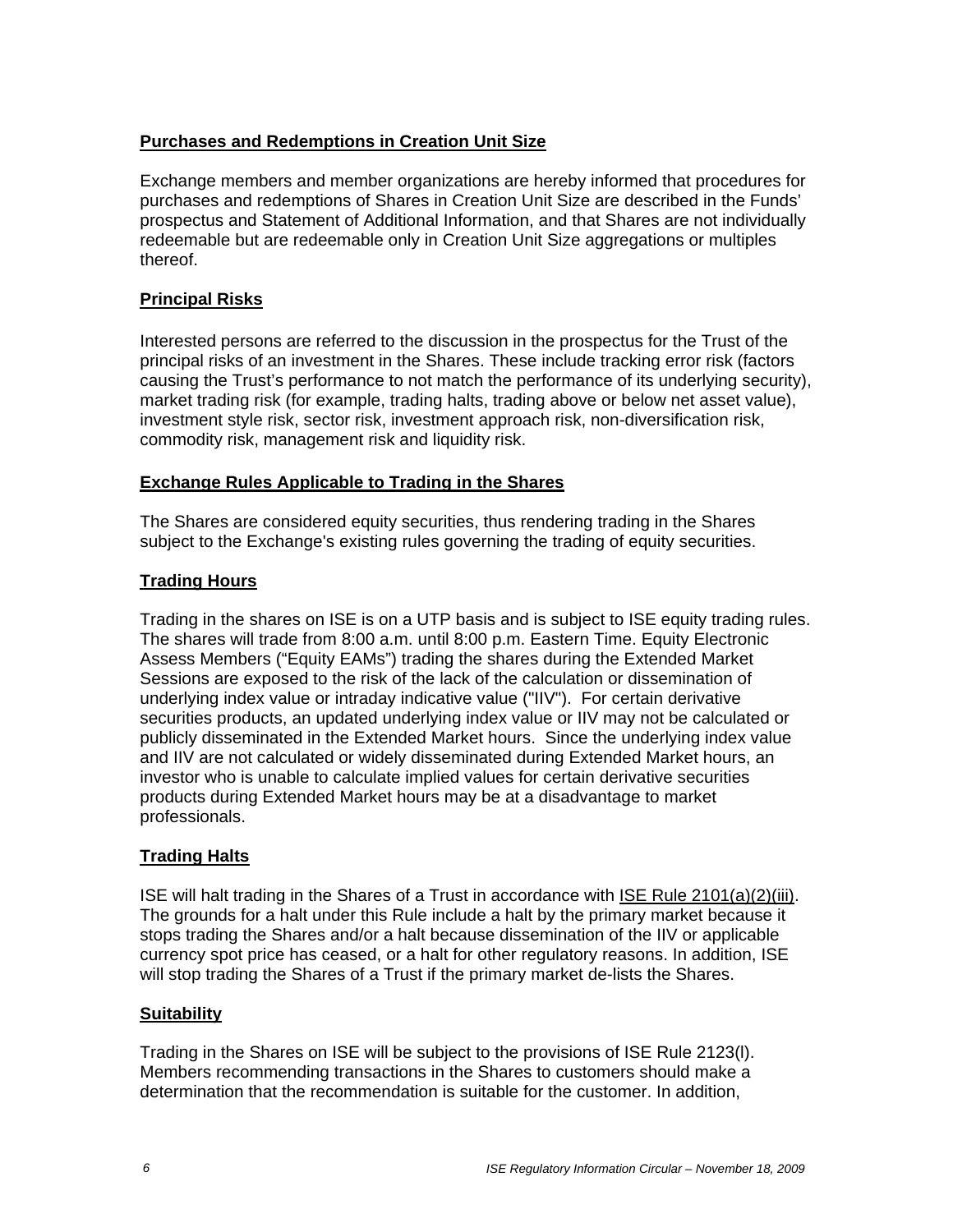members must possess sufficient information to satisfy the "know your customer" obligation that is embedded in ISE Rule 2123(l).

Equity EAMs also should review FINRA Notice to Members 03-71 for guidance on trading these products. The Notice reminds members of their obligations to: (1) conduct adequate due diligence to understand the features of the product; (2) perform a reasonable-basis suitability analysis; (3) perform customer-specific suitability analysis in connection with any recommended transactions; (4) provide a balanced disclosure of both the risks and rewards associated with the particular product, especially when selling to retail investors; (5) implement appropriate internal controls; and (6) train registered persons regarding the features, risk and suitability of these products.

# **Delivery of a Prospectus**

Pursuant to federal securities laws, investors purchasing Shares must receive a prospectus prior to or concurrently with the confirmation of a transaction. Investors purchasing Shares directly from the Fund (by delivery of the Deposit Amount) must also receive a prospectus.

Prospectuses may be obtained through the Distributor or on the Fund's website. The Prospectus does not contain all of the information set forth in the registration statement (including the exhibits to the registration statement), parts of which have been omitted in accordance with the rules and regulations of the SEC. For further information about the Fund, please refer to the Trust's registration statement.

# **Exemptive, Interpretive and No-Action Relief Under Federal Securities Regulations**

The SEC has issued exemptive, interpretive, or no-action relief from certain provisions of rules under the Securities Exchange Act of 1934 (the "Act") regarding trading in the above mentioned exchange-traded Shares.

# **Regulation M Exemptions**

Generally, Rules 101 and 102 of Regulation M prohibit any "distribution participant" and its "affiliated purchasers" from bidding for, purchasing, or attempting to induce any person to bid for or purchase any security which is the subject of a distribution until after the applicable restricted period, except as specifically permitted in Regulation M. The provisions of the Rules apply to underwriters, prospective underwriters, brokers, dealers, and other persons who have agreed to participate or are participating in a distribution of securities.

The Commission issued a No-Action Letter by which persons participating in a distribution of shares of a fund may engage in secondary market transactions in such shares during their participation in such a distribution, despite the requirements of from Rule 101 under Regulation M. In addition, the Commission has permitted persons who may be deemed to be participating in the distribution of shares of a fund (i) to purchase securities for the purpose of purchasing creation unit aggregations of fund shares and (ii) to tender securities for redemption in Creation Unit Aggregations. Further, the Commission has clarified that the tender of fund shares to the Fund for redemption does not constitute a bid for or purchase of any of the Funds' securities during the restricted period of Rule 101. The Commission has issued a No-Action Letter to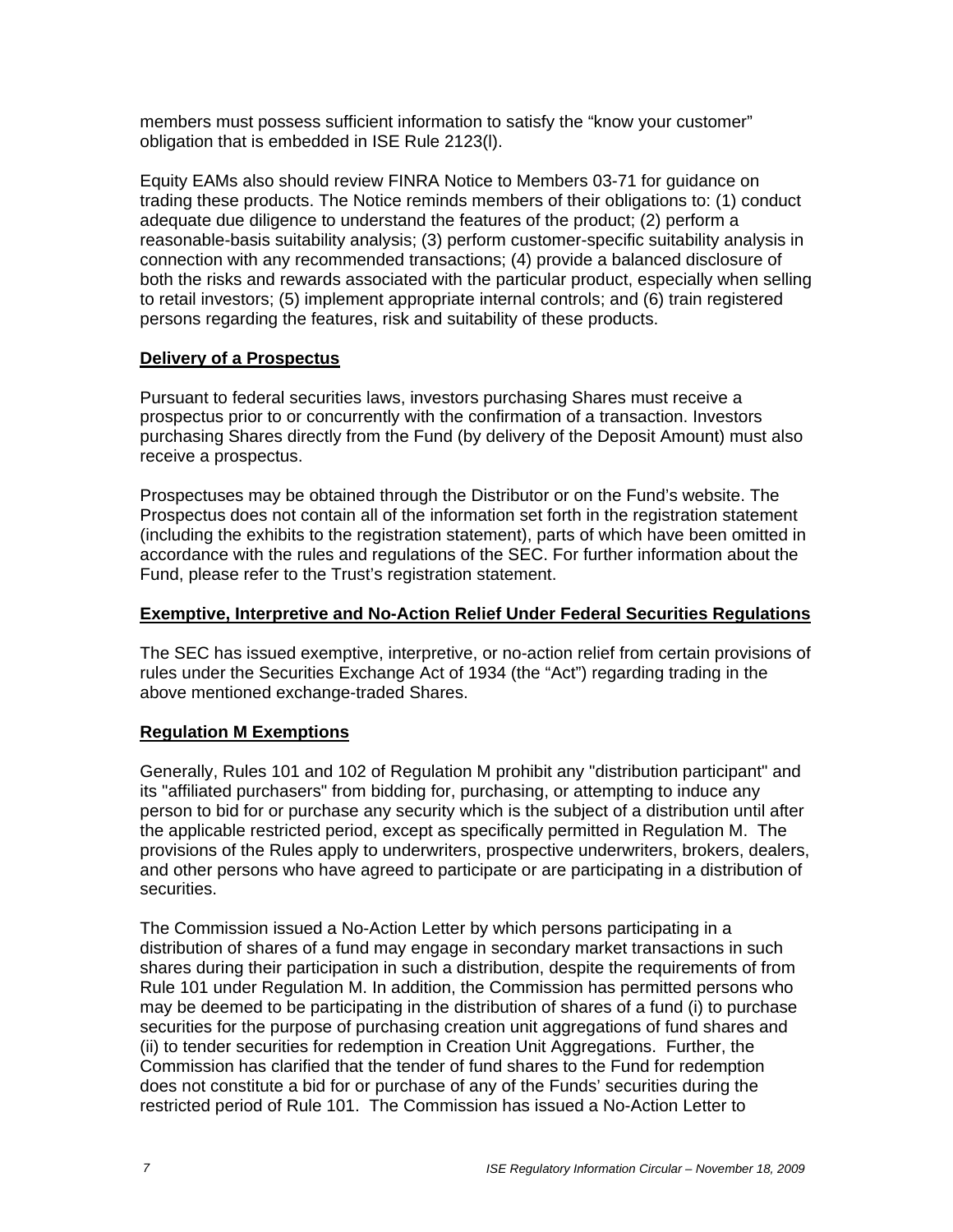paragraph (e) of Rule 102 under Regulation M which allow the redemption of fund shares in creation unit aggregations during the continuous offering of shares.

## **Customer Confirmations for Creation or Redemption of Fund Shares (SEC Rule 10b-10)**

Broker–dealers who handle purchases or redemptions of Fund shares in Creation Units for customers will be permitted to provide such customers with a statement of the number of Creation Unit Aggregations created or redeemed without providing a statement of the identity, number and price of shares of the individual securities tendered to the Fund for purposes of purchasing creation unit aggregations ("Deposit Securities") or the identity, number and price of shares to be delivered by the Trust to the redeeming holder ("Redemption Securities"). The composition of the securities required to be tendered to the Fund for creation purposes and of the securities to be delivered on redemption will be disseminated each business day and will be applicable to requests for creations or redemption, as the case may be, on that day. This exemptive relief under Rule 10b-10 with respect to creations and redemptions is subject to the following conditions:

- 1) Confirmations to customers engaging in creations or redemptions must state that all information required by Rule 10b-10 will be provided upon request;
- 2) Any such request by a customer for information required by Rule 10b-10 will be filed in a timely manner, in accordance with Rule 10b-10(c);
- 3) Except for the identity, number and price of shares of the component securities of the Deposit Securities and Redemption Securities, as described above, confirmations to customers must disclose all other information required by Rule 10b-10(a).

# **SEC Rule 14e-5**

The Commission has permitted any person acting as a dealer-manager of a tender offer for a component security of fund (1) to redeem fund shares in creation unit aggregations from the issuer that may include a security subject to such tender offer and (2) to purchase fund shares during such tender offer. In addition, a No-Action has been issued under Rule 14e-5 states that if a broker-dealer acting as a dealer-manager of a tender offer for a security of the Fund purchases or arranges to purchase such securities in the secondary market for the purpose of tendering such securities to purchase one or more creation unit aggregations of shares, it must be made in conformance with the following:

- i. such bids or purchases are effected in the ordinary course of business, in connection with a basket of 20 or more securities in which any security that is the subject of a distribution, or any reference security, does not comprise more than 5% of the value of the basket purchased; or
- ii. purchases are effected as adjustments to such basket in the ordinary course of business as a result of a change in the composition of the underlying index; and
- iii. such bids or purchases are not effected for the purpose of facilitating such tender offer.

#### **Section 11(d)(1); SEC Rules 11d1-1 and 11d1-2**

Section 11(d)(1) of the Act generally prohibits a person who is both a broker and a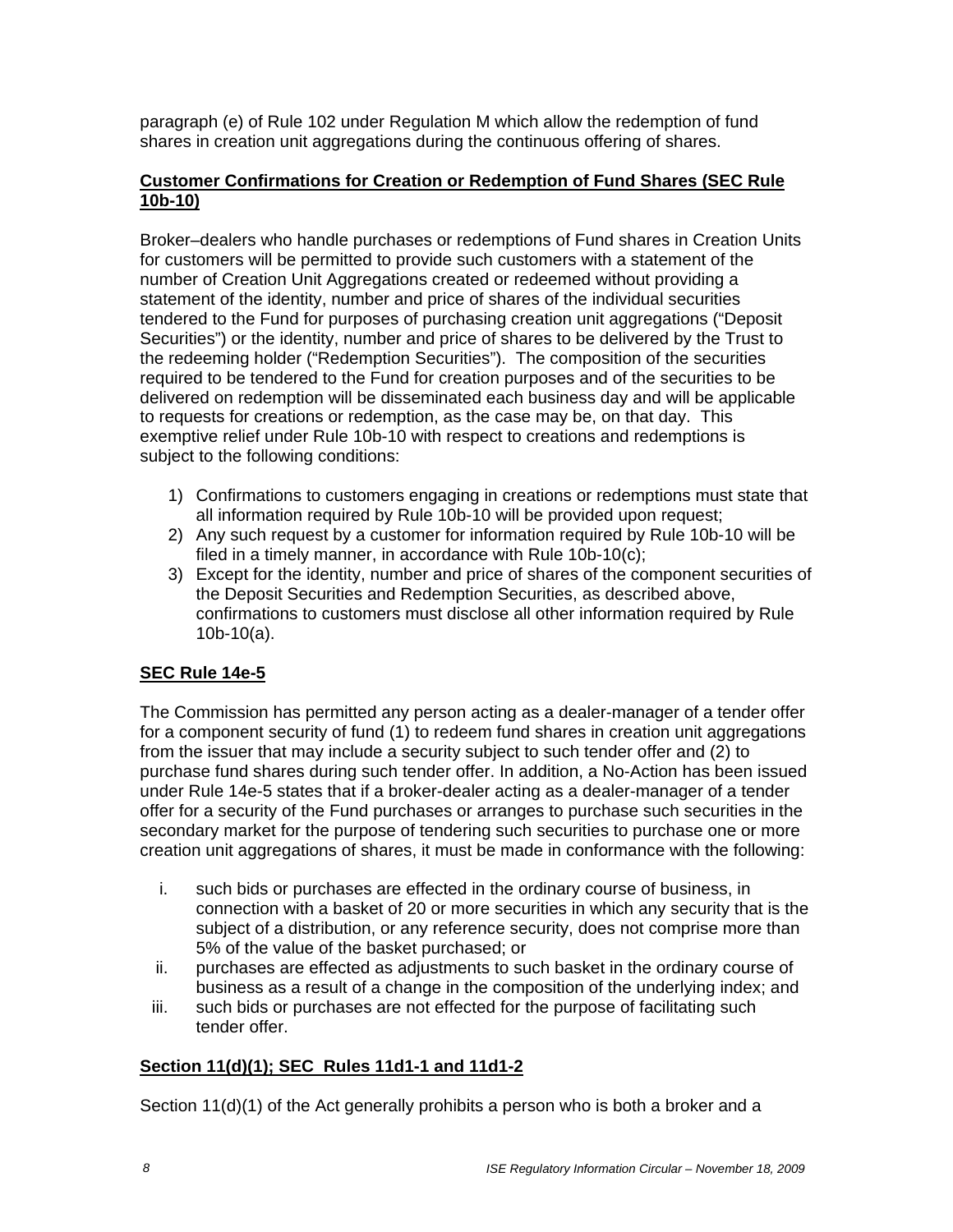dealer from effecting any transaction in which the broker-dealer extends credit to a customer on any security which was part of a new issue in the distribution of which he participated as a member of a selling syndicate or group within thirty days prior to such transaction. The Commission has clarified that Section 11(d)(1) does not apply to broker-dealers that are not authorized participants (and, therefore, do not create creation unit aggregations) that engage in both proprietary and customer transactions in shares of a fund in the secondary market, and for broker-dealer authorized participants that engage in creations of creation unit aggregations. This relief is subject to specific conditions, including the condition that such broker-dealer (whether or not an authorized participant) does not, directly or indirectly, receive from the fund complex any payment, compensation or other economic incentive to promote or sell the shares of a fund to persons outside the fund complex, other than non-cash compensation permitted under NASD Rule 2830 (I)(5)(A), (B) or (C). See letter dated November 22, 2005 from Brian A Bussey, Assistant Chief Counsel, SEC Division of Market Regulation, to Barclays Global Investors, N.A., dated November 22, 2005. The Commission has issued a No-Action Letter under Section 11(d)(1) of the Act states that broker-dealers may treat shares of a fund, for purposes of Rule 11d1-2, as "securities issued by a registered open-end investment company as defined in the Investment Company Act" and thereby extend credit or maintain or arrange for the extension or maintenance of credit on shares that have been owned by the persons to whom credit is provided for more than 30 days, in reliance on the exemption contained in the rule.

#### **SEC Rule 15c1-5 and 15c1-6**

The Commission has issued a No-Action letter with respect to Rule 15c1-5 and Rule 15c1-6 as to the required disclosure of control by a broker or dealer with respect to creations and redemptions of fund shares and secondary market transactions therein.

**This Regulatory Information Circular is not a statutory Prospectus. Equity EAMs should consult the Trust's Registration Statement, SAI, Prospectus and the Fund's website for relevant information.**